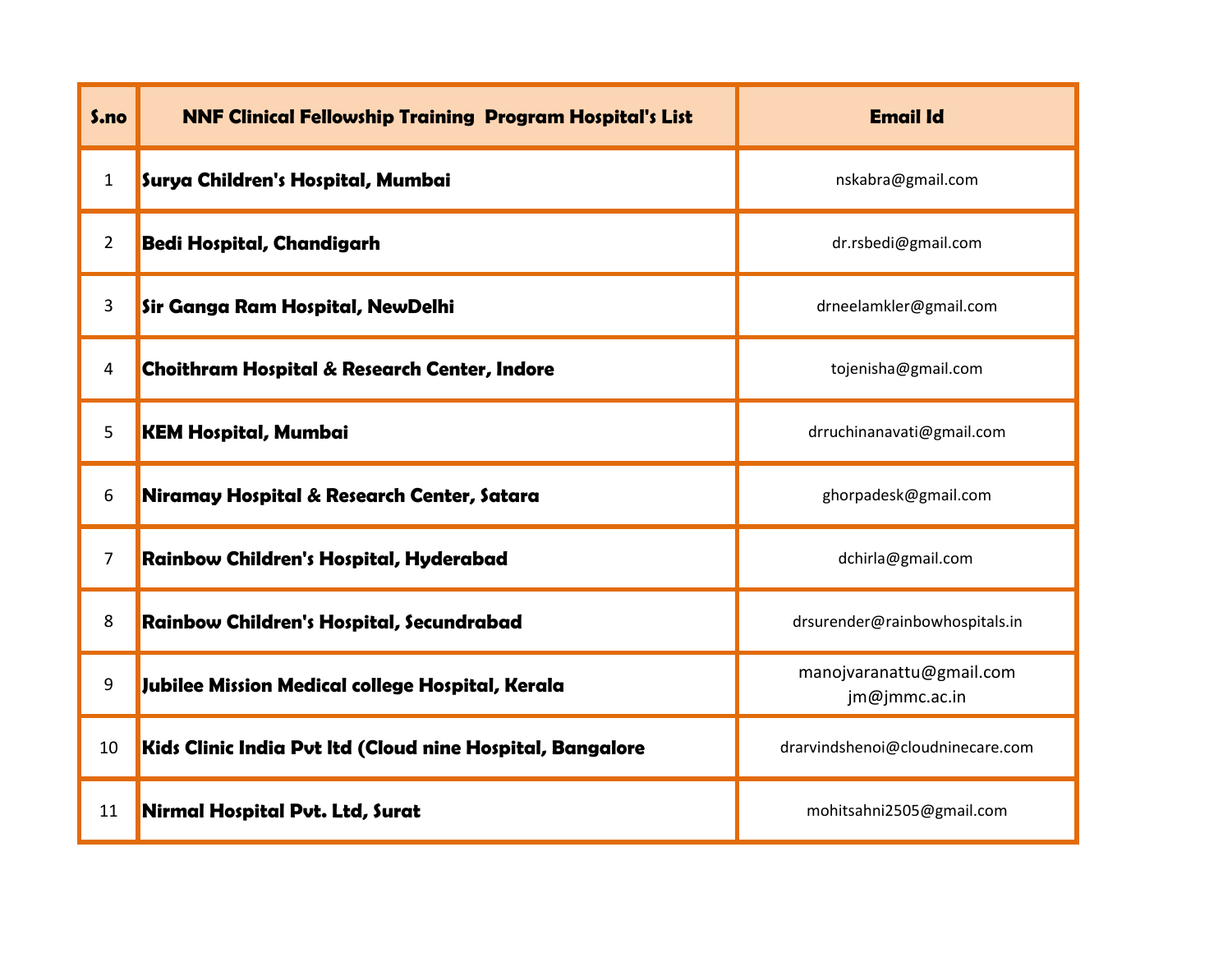| 12 | <b>Chandigarh Child Care Center, Kotkapura</b>                                  | kkprbansal@gmail.com                              |
|----|---------------------------------------------------------------------------------|---------------------------------------------------|
| 13 | Krishna Hospital & Medical Research Center, Maharashtra                         | kshirsagarvy@gmail.com                            |
| 14 | Department of Neonatology SPS Satguru Pratap Singh Apollo<br>Hospital, Ludhiana | mahal gurpreet@yahoo.com                          |
| 15 | Arpan Newborn Care Center Pvt. Ltd, Ahmedabad                                   | ashish.arpan11@gmail.com<br>arpannicu@gmail.com   |
| 16 | <b>NICE Hospital For Newborn And Children, Hyderabad</b>                        | lakshmicvsdr@gmail.com                            |
| 17 | Andhra Hospitals, A.P                                                           | venkata.paturi@yahoo.co.uk                        |
| 18 | Ashwini Sahakari Rugnalaya Ani Sanshodhan, Maharashtra                          | dratulkulkarni@rediffmail.com                     |
| 19 | Neonatal Intensive Care Unit, Deptt. Of Neonatology PGIMS,<br><b>Rohtak</b>     | jagjit.dr@gmail.com                               |
| 20 | Mehta Multispeciality Hospitals India Put. Ltd, Chennai                         | drm2@mehtahospital.com<br>drlakshmi2008@gmail.com |
| 21 | Fortis Hospital, Shalimar Bagh, New Delhi                                       | vivek.jain@fortishealthcare.com                   |
| 22 | <b>Max Super Specialty, New Delhi</b>                                           | jaykishoresingh@yahoo.com                         |
| 23 | <b>Anand Children Hospital, Surat</b>                                           | anandhospital@ymail.com                           |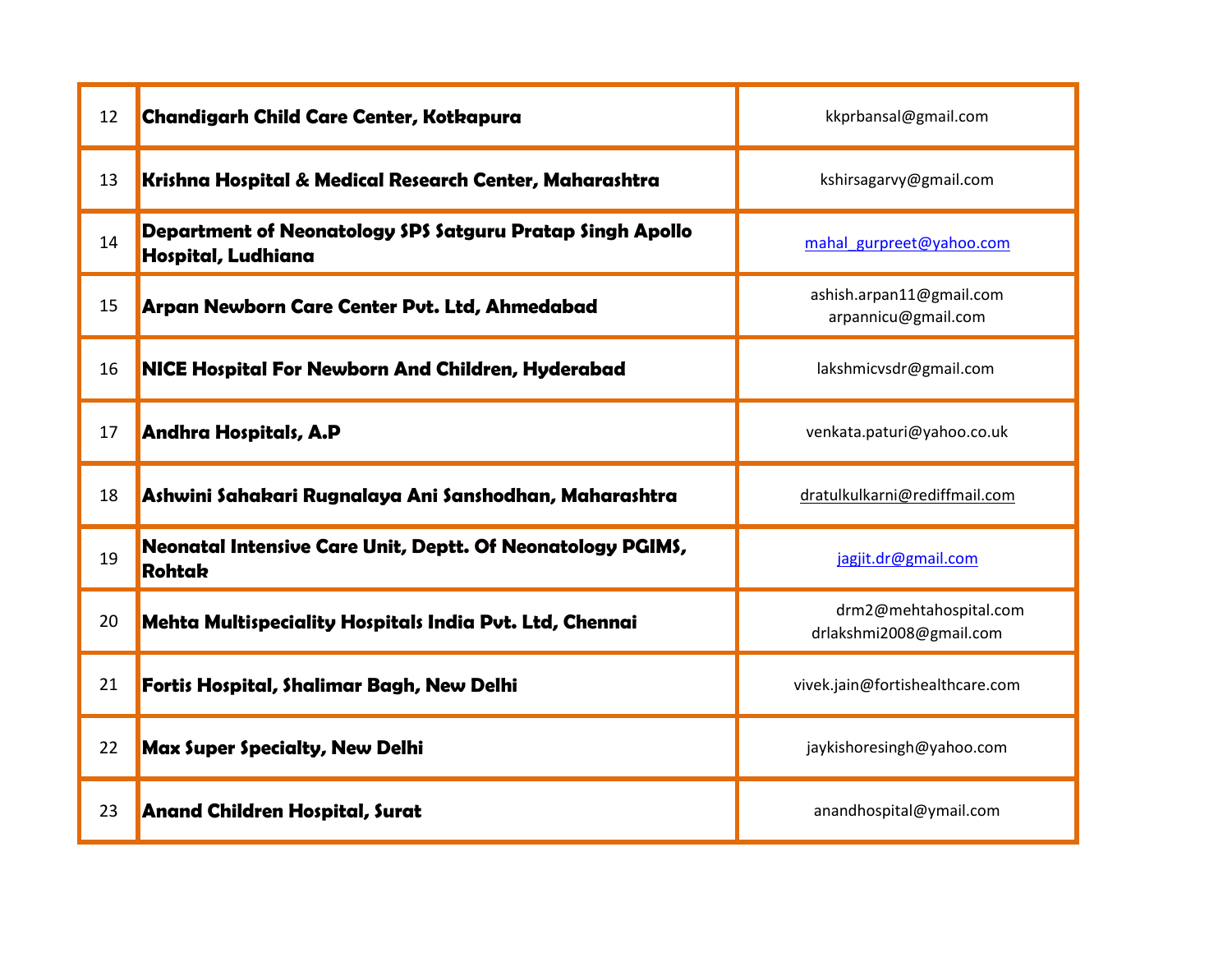| 24 | <b>Fortis La Femme, New Delhi</b>                             | mallaiah@hotmail.com                                            |
|----|---------------------------------------------------------------|-----------------------------------------------------------------|
| 25 | <b>Cloudnine Hospital, Bangalore</b>                          | drkishore@cloudninecare.com                                     |
| 26 | <b>Max Super Specialty Hospital, Ghaziabad</b>                | chandelpc@yahoo.co.in                                           |
| 27 | Sant Dyaneshwar Medical Education and Research Center, Pune   | ramdhongade@hotmail.com                                         |
| 28 | Sri Ramachandra Medical College & Research Institute, Chennai | hod.neonatology@sriramachandra.edu.in<br>draprakash@yahoo.co.uk |
| 29 | Deenanath Mangeshkar Hospital & Research Centre, Pune         | academics@dmhospital.org                                        |
| 30 | Dayanand Medical College & Hospital, Ludhiana                 | dockamalpaeds@yahoo.com                                         |
| 31 | <b>Christian Medical College and Hospital, Punjab</b>         | drpvvarughese@yahoo.com                                         |
| 32 | Little Stars Woman & Child Hospital, Hyderabad                | drsatishghanta@gmail.com                                        |
| 33 | Zulekha Hospital, Dubai                                       | mhussain@zulekhahospital.com                                    |
| 34 | Ankur Kids Super Specialty hospital, Jalandhar                | gurdevc@yahoo.com                                               |
| 35 | Fortis Hospital, Noida, UP                                    | drsanjeev77@gmail.com                                           |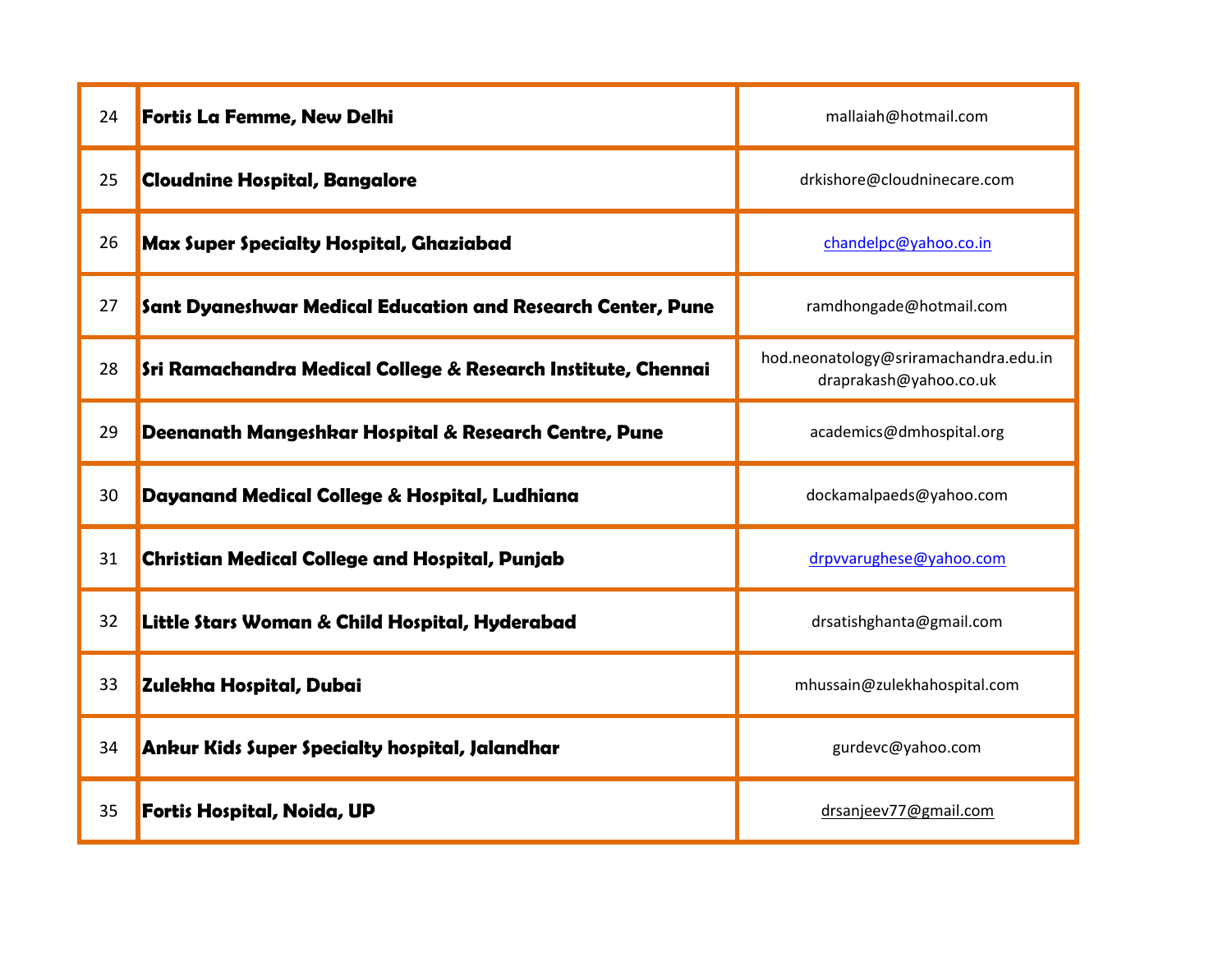| 36 | Max Super Specialty, Shalimar Bagh, New Delhi                                                    | safal.007@rediffmail.com                                             |
|----|--------------------------------------------------------------------------------------------------|----------------------------------------------------------------------|
| 37 | Rangadore Memorial Hoapital, Bangalore                                                           | drjanakisr@yahoo.com                                                 |
| 38 | Neobless Moulana Hospital, Kerala                                                                | akjcin@yahoo.co.in                                                   |
| 39 | Venkatapadma Hospital, Vizianagaram, A.P                                                         | vphvzm2014@gmail.com /<br>drmvrao64@yahoo.com                        |
| 40 | Dr. B L Kapur Memorial Hospital, New Delhi                                                       | sahankur@gmail.com                                                   |
| 41 | Jaipur Golden Hospital, New Delhi                                                                | sanjaychattree@gmail.com                                             |
| 42 | Bal Gopal Children Hospital & Research Institute, Raipur                                         | dranandbhattar@gmail.com                                             |
| 43 | Dept. of Neonatology Lokmanya Tilak Municipal Medical College<br>& General Hospital Sion, Mumbai | drswatimanerkar@gmail.com                                            |
| 44 | <b>Sahyadri Speciality Hospital, Pune</b>                                                        | shilpa.viseed@sahyadrihospitals.com                                  |
| 45 | <b>Fernandez Hospital, Hyderabad</b>                                                             | drpramod@fernandez.foundation<br>drtejopratap.o@fernandez.foundation |
| 46 | <b>Kauvery Hospial, Trichy, TN</b>                                                               | drsenguttuvan@kauveryhealthcare.com                                  |
| 47 | Ankura Hospital for Women and Children, Hyderabad                                                | banu nimmi@yahoo.co.in                                               |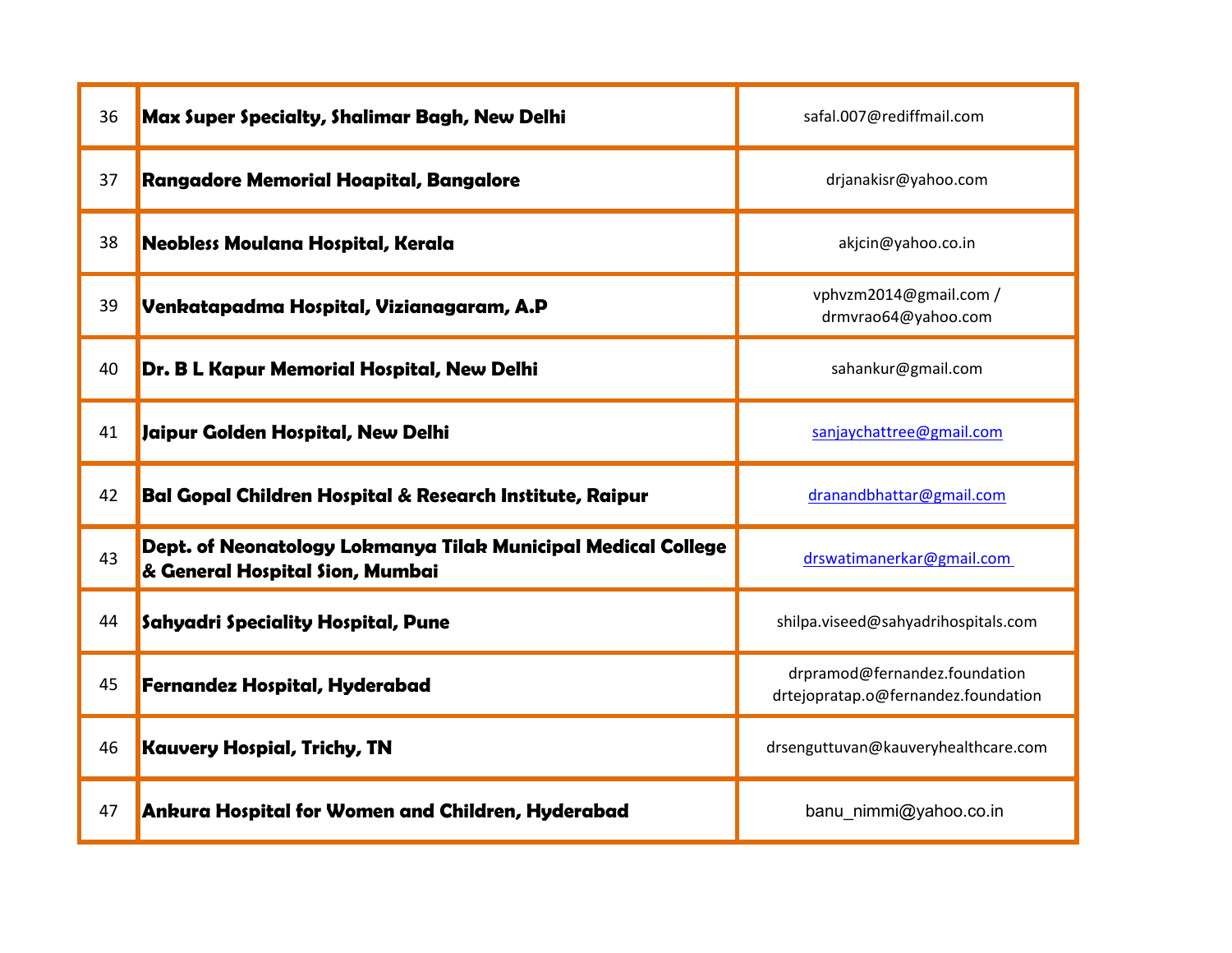| 48 | Bharati Vidyapeeth University Medical College & Hospital, Pune | bharatinicu2014@gmail.com,<br>drpradeepsuryawanshi@gmail.com |
|----|----------------------------------------------------------------|--------------------------------------------------------------|
| 49 | <b>Noble Hospital, Pune</b>                                    | noblenicu@gmail.com                                          |
| 50 | <b>Ovum Women &amp; Children Speciality Hospital</b>           | shivashankar@ovumhospitals.com<br>Shiv.diggikar@gmail.com    |
| 51 | <b>Babylon Hospital Put. Ltd, Jaipur</b>                       | drdjbabylon@gmail.com,<br>babylonhospitaljpr@gmail.com       |
| 52 | Yashoda Hospital, Telangana                                    | chakri1111balla@gmail.com                                    |
| 53 | Kerala Institute of Medical Science, Kerala                    | naveen 19572@hotmail.com                                     |
| 54 | Madhukar Rainbow Children's Hospital, Delhi                    | drgupta.naveen@gmail.com                                     |
| 55 | Ovum Women & Child Speciality Hospital, Bangalore              | abhishekaradhyas@gmail.com                                   |
| 56 | Apollo Cradle Hospital, Koramangala, Bangalore                 | shaileshmantur@gmail.com                                     |
| 57 | Indira Gandhi Institute of Child Health, Bangalore             | drniranjan hs@yahoo.com                                      |
| 58 | <b>Bhagat Chandra Hospital, New Delhi</b>                      | djdrmanishj@hotmail.com                                      |
| 59 | Indraprasta Apollo Hospital, New Delhi                         | drsaroja@gmail.com                                           |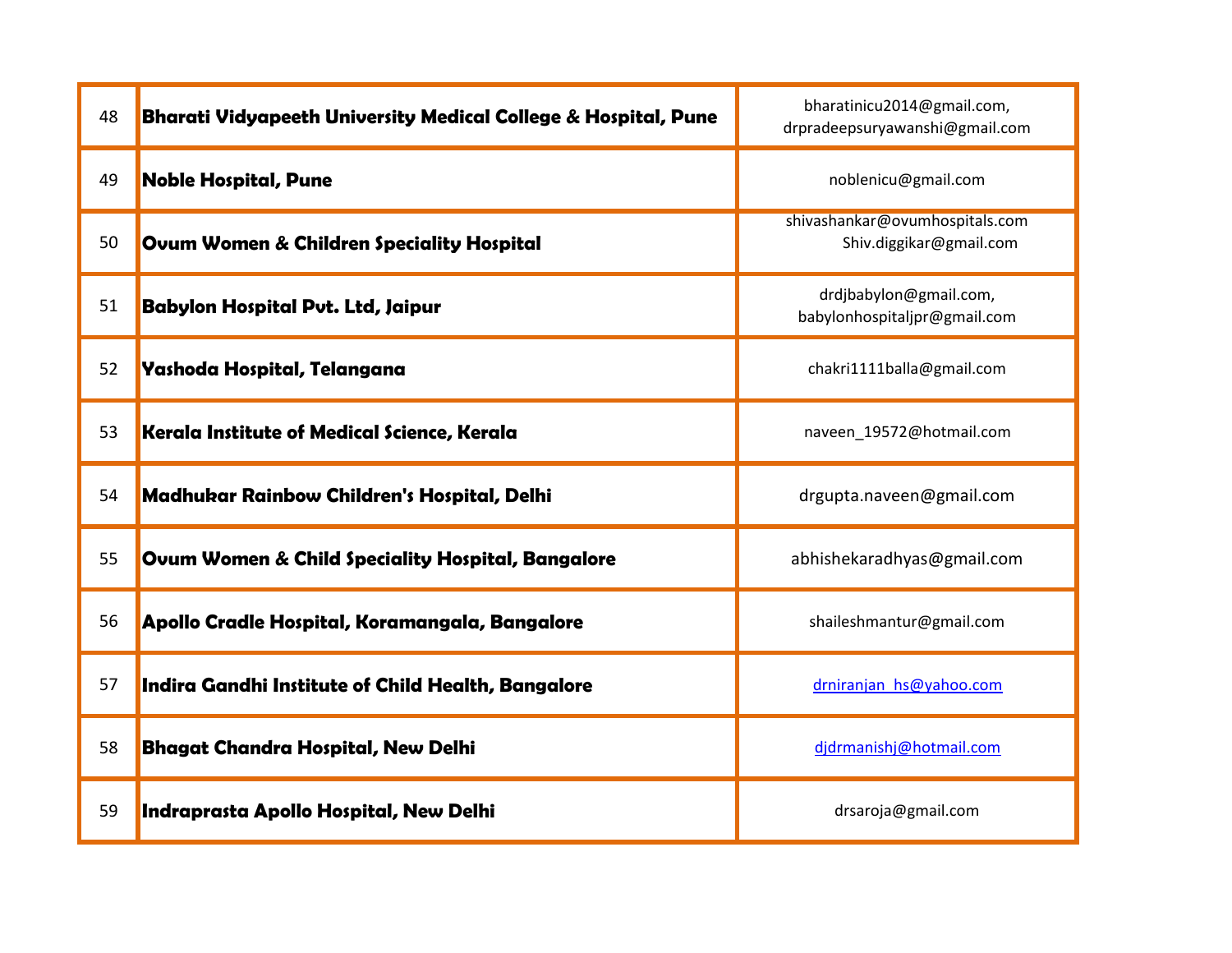| 60 | <b>Cloudnine Hospital, Bangalore</b>                                        | Joyce@cloudninecare.com<br>drprasanna@cloudninecare.com |
|----|-----------------------------------------------------------------------------|---------------------------------------------------------|
| 61 | Chaitanya Hospital, Chandigarh                                              | info@chaitanyahospital.org                              |
| 62 | Sowmya Children's Hospital, Hyderabad                                       | ravineonatologist@gmail.com                             |
| 63 | Setu Newborn Care Centre, Ahmadabad                                         | nicu.setu@gmail.com                                     |
| 64 | Star Children Hospital, Karimnagar                                          | nitishreddy.06@gmail.com                                |
| 65 | Division of Neonatology RDT Hospital, Bathalapalli Anantapur,<br><b>AP</b>  | docmanoharkmc01@gmail.com                               |
| 66 | <b>Isha Hospital, Vadodara</b>                                              | medico_gandhi@rediffmail.com                            |
| 67 | Apple Saraswati Multispecialty Hospital, MS                                 | amolgirwalkar@gmail.com                                 |
| 68 | <b>NEO BBC, Newborn and Children's Hospital</b>                             | drsreeraman@yahoo.co.in                                 |
| 69 | Motherhood Hospital, Indiranagar, Bangalore                                 | prathap_c@yahoo.com                                     |
| 70 | Shri Shishu Bhawan Children's Hospital, Chhattisgarh                        | pallavishrikantgiri@gmail.com                           |
| 71 | Surya Mother and Child Super Specialty Hospital & Research<br><b>Centre</b> | sshahdoc@gmail.com                                      |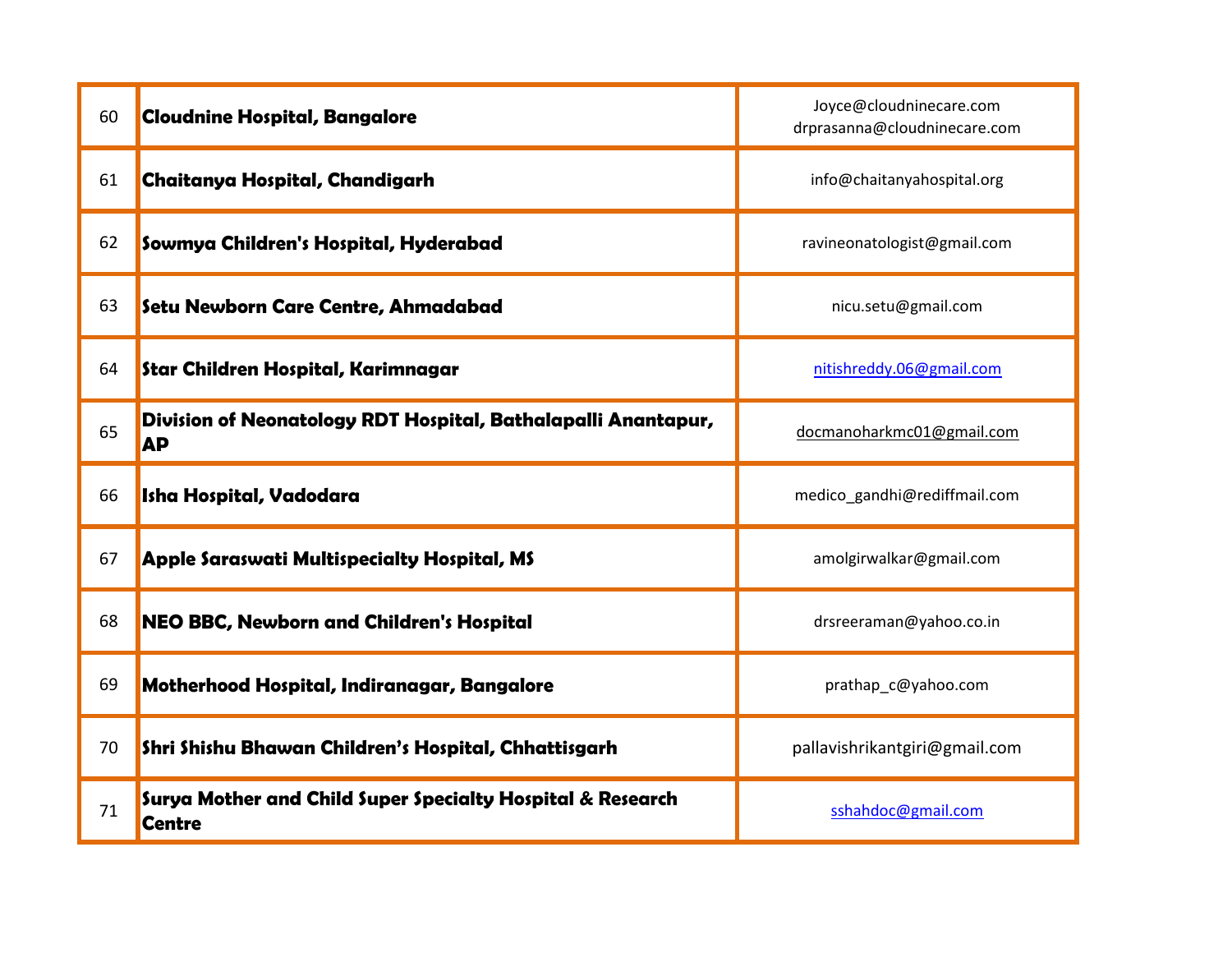| 72 | Jivanta Children's Hospital, Udaipur, Rajasthan                          | jangidsunil1@gmail.com                                   |
|----|--------------------------------------------------------------------------|----------------------------------------------------------|
| 73 | <b>Cloudnine Hospital, Gurugram</b>                                      | swazir21@gmail.com                                       |
| 74 | Maxcure Suyosha Woman & Children Hospital, Hyderabad,<br>Telangana       | ravi.parige@gmail.com                                    |
| 75 | OMNI R K Hospital, Visakhapatnam, Andhra Pradesh                         | seshagiri neo@yahoo.co.in                                |
| 76 | NICU, Prashanthi Hospital, Warangal                                      | info@prashanthihospitals.com<br>babumadarkar@yahoo.co.in |
| 77 | Neo Clinic, Jaipur                                                       | neoclinicjaipur@gmail.com                                |
| 78 | Igraa International Hospital & Research Centre, Kerala                   | igraanicu2017@gmail.com                                  |
| 79 | <b>Cloudnine Hospital, Mumbai</b>                                        | drpiyush@cloudninecare.com                               |
| 80 | <b>Cloudnine Hospital, Chennai</b>                                       | rampaediatricsmddm@gmail.com                             |
| 81 | Rainbow Children's Medicare Ltd., Bengaluru                              | drprakash.vemgal@rainbowhospitals.in                     |
| 82 | Nori Multi Speciality Hospital, Vijayawada, Andhra Pradesh               | suryanarayananori8@gmail.com                             |
| 83 | Ankura Hospital for Women and Children, Boduppal, Hyderabad<br>Telangana | vrksusarla@yahoo.co.in                                   |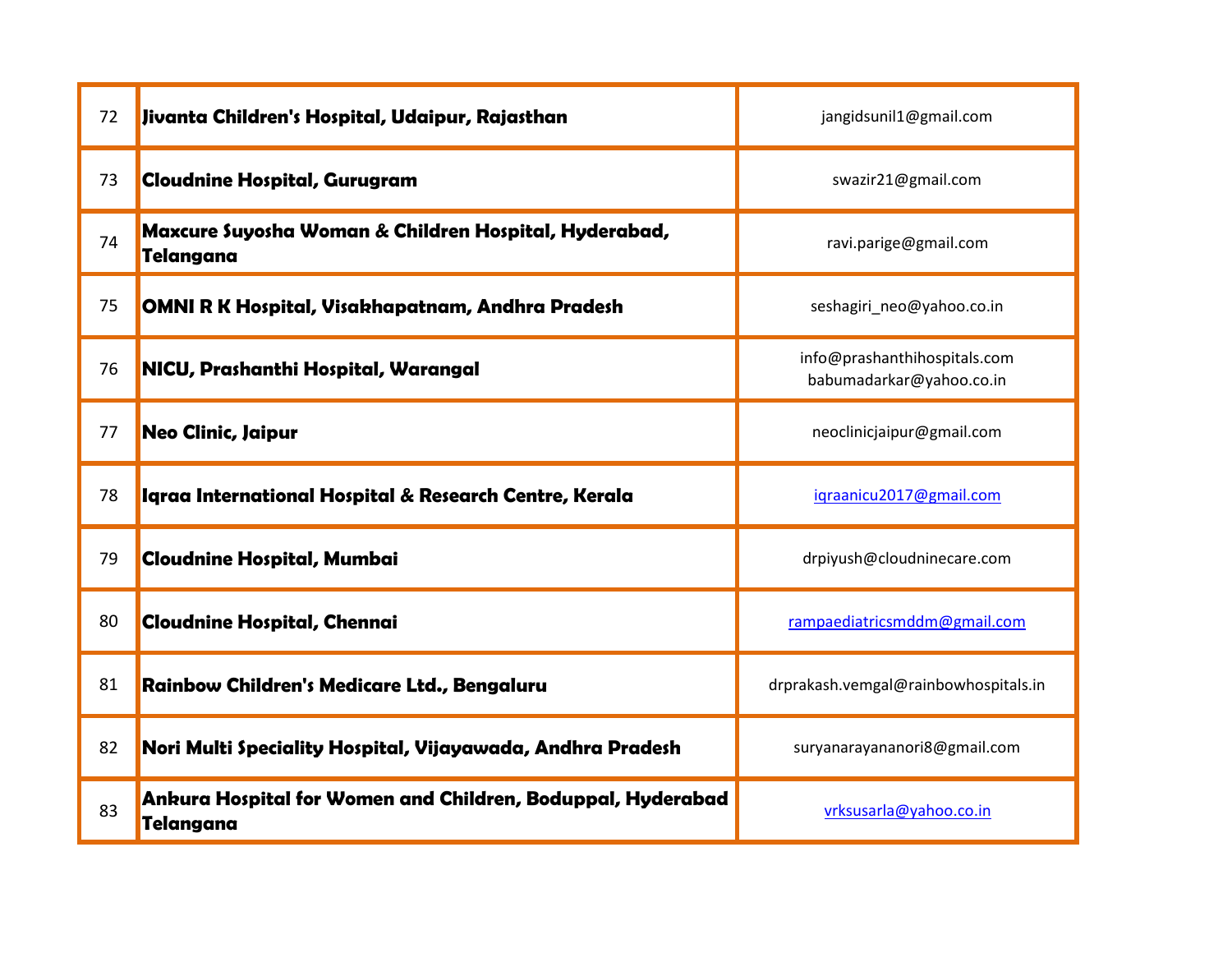| 84 | Rainbow Children's Hospital, Marathahalli, Bangalore                          | drbabu.s@rainbowhospitals.in                                |
|----|-------------------------------------------------------------------------------|-------------------------------------------------------------|
| 85 | KLE's Dr Prabhakar Kore KLE Hospital & Research Centre,<br>Belgaum, Karnataka | manishabhandankar@yahoo.com                                 |
| 86 | Jaypee Hospital, Noida, UP                                                    | dr.ashusawhney@gmail.com                                    |
| 87 | Aster MIMS Hospital, Changuvetty, Kottakkal, Malappuram                       | meetbinesh@gmail.com                                        |
| 88 | NICU, Amrita Institute of Medical Sciences & Research Center,<br>Kochi        | jayasreec@aims.amrita.edu                                   |
| 89 | Rajagiri Hospital, Kerala                                                     | shanutdmc2006@gmail.com                                     |
| 90 | SNCU Niloufer Hospital, Hyderabad                                             | dr.himabindusingh@gmail.com,<br>dr.himabindusingh@yahoo.com |
| 91 | <b>AMRI Hospitals</b>                                                         | ranjitkumarjoshi@yahoo.com                                  |
| 92 | Kangaroo Care Hospital, Bangalore                                             | dr.shekar@kangaroocareindia.com                             |
| 93 | Motherhood Hospital, Sarjapura Road, Bangalore                                | paediadoctor@gmail.com                                      |
| 94 | Meenakshi Hospital, Bangalore                                                 | meenakshihospitals@gmail.com<br>rpejaver@yahoo.com          |
| 95 | <b>Florem Hospital, Amritsar</b>                                              | floremhospital@gmail.com                                    |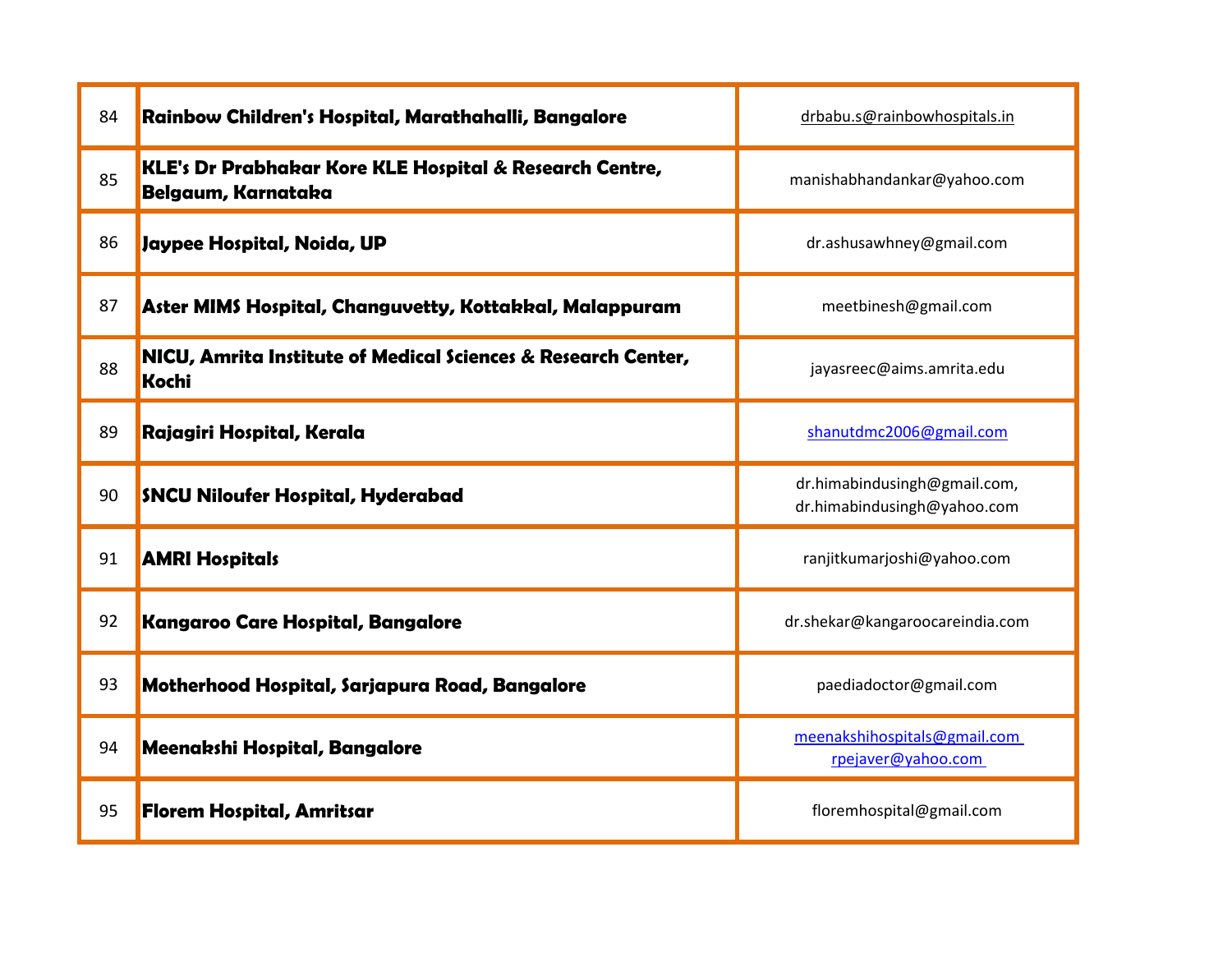| 96  | Dr. Ravi Khanna New Born, Child & Critical Care Centre, Bareilly<br><b>UP</b>                           | drravikhanna@gmail.com                                                              |
|-----|---------------------------------------------------------------------------------------------------------|-------------------------------------------------------------------------------------|
| 97  | <b>RICH Hospital, Nellore, AP</b>                                                                       | ravikumar rich@yahoo.com<br>richhospitals nlr@yahoo.co.in                           |
| 98  | Ravi Children's Hospital, Mahabubnagar) Telangana                                                       | ravichildrenshospital@gmail.com /<br>shekarani74@gmail.com                          |
| 99  | <b>Cloudnine Hospital, Pune</b>                                                                         | nigadeamit@gmail.com                                                                |
| 100 | Rainbow Children's Hospital, Chennai                                                                    | drrahul.y@rainbowhospitals.in<br>rahulmadhavi@yahoo.com                             |
| 101 | Apollo Cradle Maternity & Children's Hospital, Moti Nagar, Delhi                                        | avneet.raveen@gmail.com                                                             |
| 102 | <b>Cloudnine Hospital, Navi Mumbai</b>                                                                  | saneepl@cloudninecare.com,<br>drmanishramteke1984@gmail.com,<br>docpiyush@yahoo.com |
| 103 | Dept. of Pediatrics, Shri BM Patil Medical College Hospital &<br>Research Centre, Vijayapura, Karnataka | sidducharki@bldedu.ac.in                                                            |
| 104 | Akanksha Hospital & Research Institute, Gujarat                                                         | anku.biju06@gmail.com                                                               |
| 105 | Nutema Healthcare Pvt. Ltd., Meerut                                                                     | nutemahospital@gmail.com,<br>msnutema@gmail.com au.llrm@gmail.com                   |
| 106 | Sitaram Bhartia Institute of Science & Research, New Delhi                                              | dudejasankalp15@gmail.com                                                           |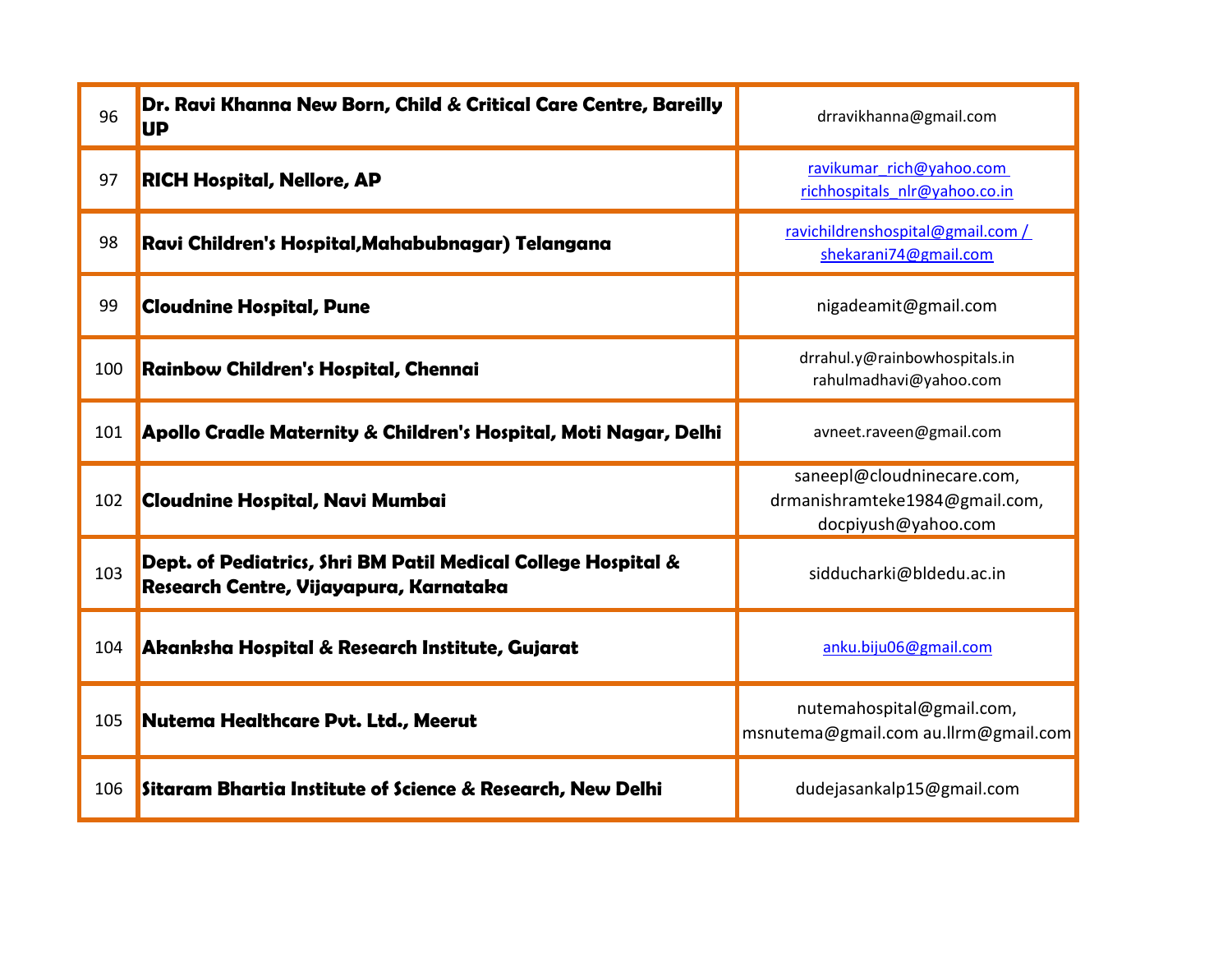| 107 | Petals Newborn & Children Hospital, Raipur                                     | pujadhupar@rediffmail.com                                    |
|-----|--------------------------------------------------------------------------------|--------------------------------------------------------------|
| 108 | Krishna Institute of Medical Sciences, Kondapur Hyderabad,<br><b>Telangana</b> | appubanu@gmail.com                                           |
| 109 | Mitera Hospitals Put. Ltd., Kerala                                             | qa@mitera.in<br>getlins9@gmail.com<br>getlins@rediffmail.com |
| 110 | Shalini Sunrise Super Speciality Children's Hospital, Hyerabad                 | info.sunrisehospital@gmail.com,<br>drhemantparakh@gmail.com  |
| 111 | Apollo Cradle, Kondapur Kothaguda, Hyderabad                                   | meedimale@gmail.com                                          |
| 112 | Sapling Hospital For Women & Children                                          | neoash@rediff.com                                            |
| 113 | Cloudnine Hospital, Varthur, Hubli Bangalore                                   | drvidheya@cloudninecare.com                                  |
| 114 | <b>RIO Children's Hospital</b>                                                 | drsaravananuk@gmail.com                                      |
| 115 | <b>Bedekar Hospital for Women and Children</b>                                 | avbedekar@gmail.com<br>nicubedekarhospital12@gmail.com       |
| 116 | <b>Nelson Mother and Child Care Hospital, Dhantoli</b><br>Nagpur, Maharashtra  | drbhutada@gmail.com                                          |
| 117 | <b>Department of Pediatrics, GMH Rewa, MP</b>                                  | naresh30405@gmail.com                                        |
| 118 | Surya Mother & Child Care Pvt., Jaipur, Rajasthan                              | drvarun1983@gmail.com                                        |